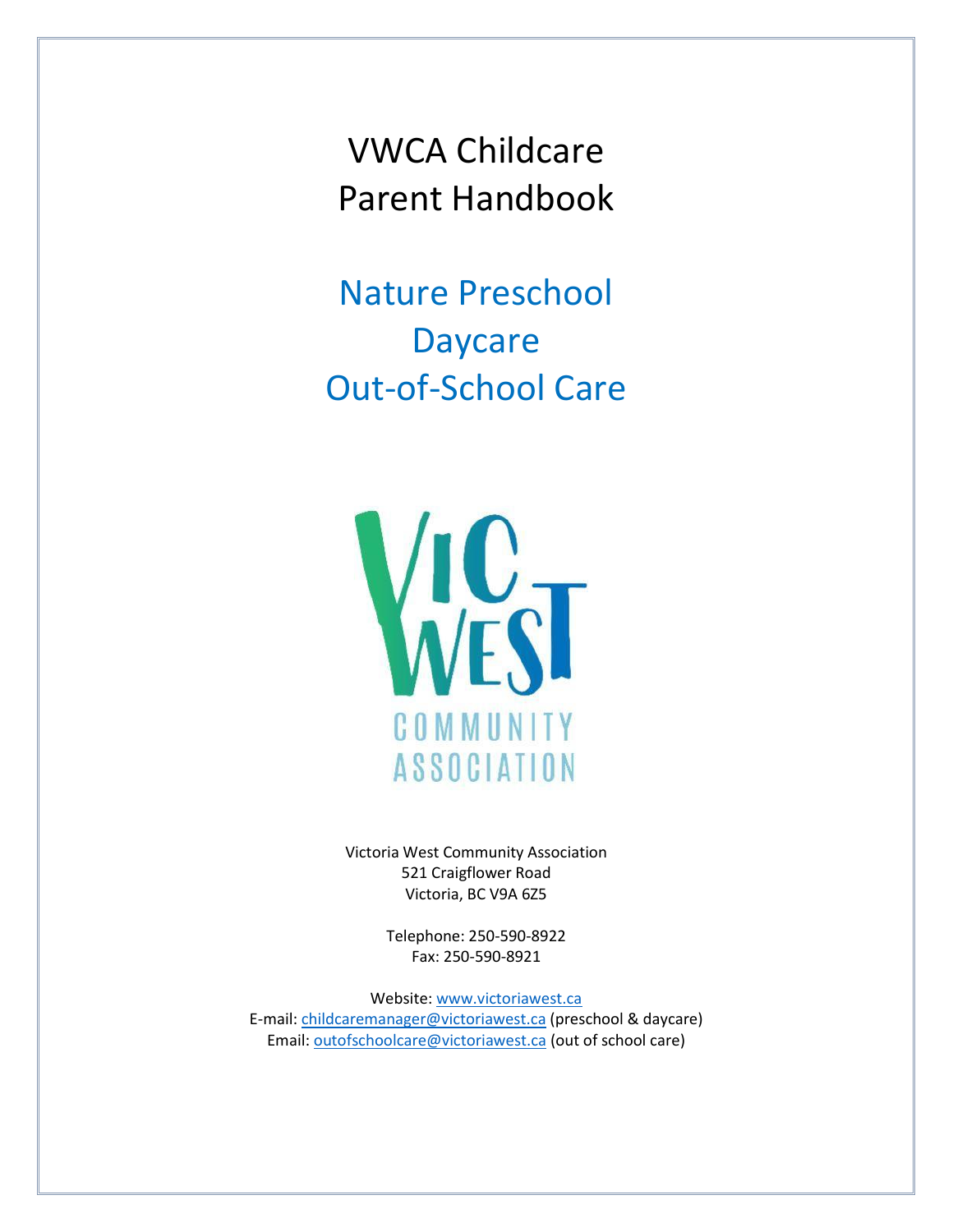#### Dear Parents,

We would like to extend a warm welcome to all the children and families at Victoria West Community Association. We are committed to providing the best possible learning experience for each child entrusted to our care. To facilitate the preschool, daycare and out of school care programs, we are pleased to offer this parent handbook. The purpose of the handbook is to better acquaint parents with the philosophy, principles, and operations of the Centre. It is hoped that the contents of this handbook will assist you and your child in making your time at Victoria West Community Association a successful, happy, and positive experience.

All parents are expected to be familiar with the Centre guidelines and policies listed within and abide by them.

Sincerely,

Staff of Victoria West Community Association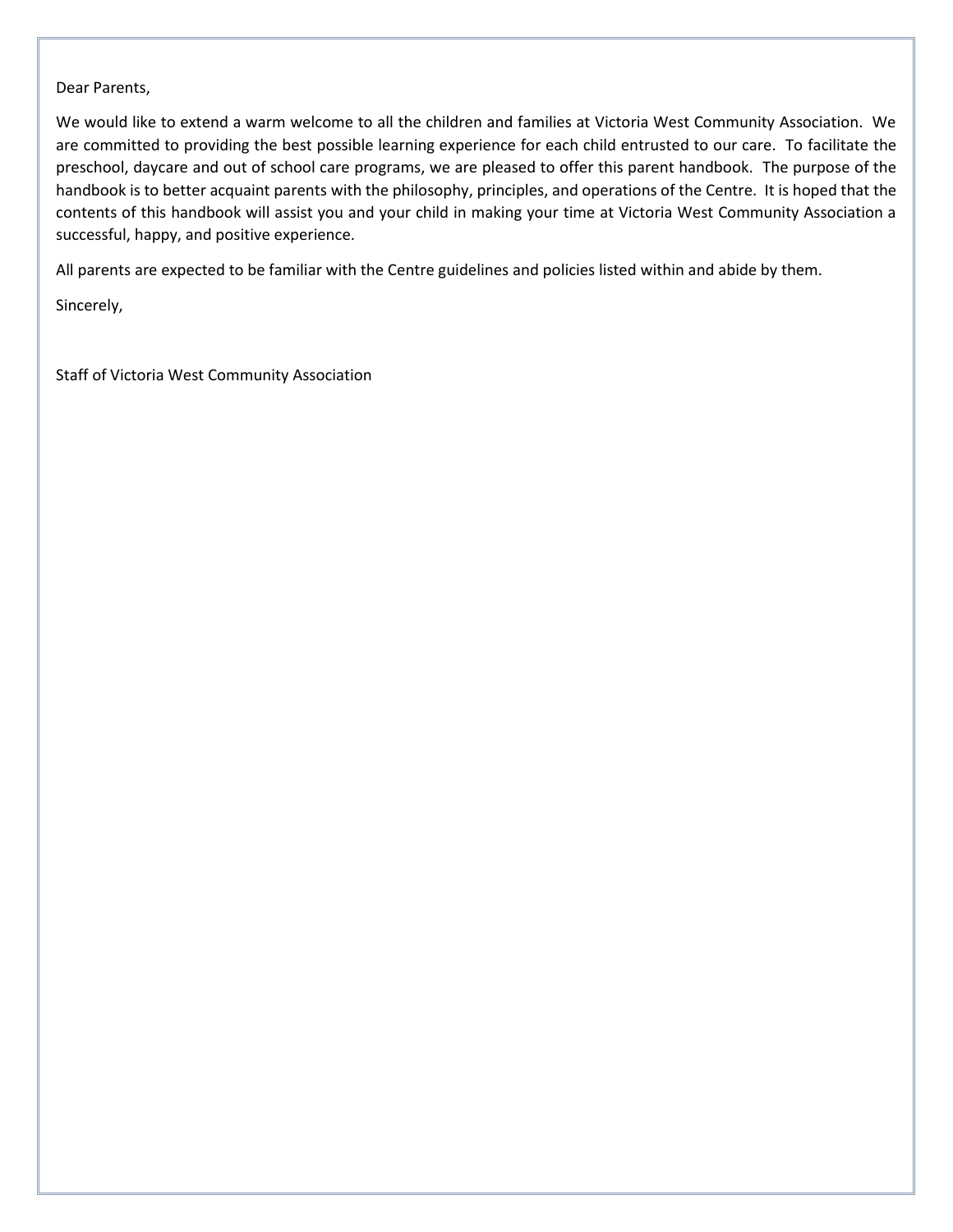#### **Victoria West Community Association**

#### **Vision:**

Victoria West community is a diverse, healthy and vital place to live, work and play.

#### **Mission:**

The Victoria West Community Association is a not for profit organization whose mission is to engage residents in community stewardship, to impact decisions that affect the community, to raise awareness, to foster a sense of spirit and pride and to encourage participation in community issues, solutions, projects and events.

Victoria West Community Centre is the heart of the neighborhood, offering diverse and relevant activities for all. It is a place where neighbors meet, learn and volunteer. The Centre provides physical, intellectual, social and cultural services and programs that contribute to individual and community health and development.

#### **Values:**

**Accountability:** We are transparent and accountable to our community, funders and partners. **Inclusiveness:** The purposes of the Society are to promote, support or undertake any activity that will enhance the quality of life in the Victoria West community and supports the diverse population of the community. **Sustainability:** The social, environmental and economic health and vitality of the community is enhanced by VWCA activities and initiatives.

**Service:** The VWCA provides services to the community as an advocate for, and facilitate participation in, the discussion of community issues in the provision of community services and in sharing information.

#### **Territory Acknowledgement**

With humility and gratitude, we acknowledge that the land on which we gather as guests is the traditional territory of the Coast Salish peoples, specifically the Lekwungen, also known today as the Songhees and Esquimalt nations.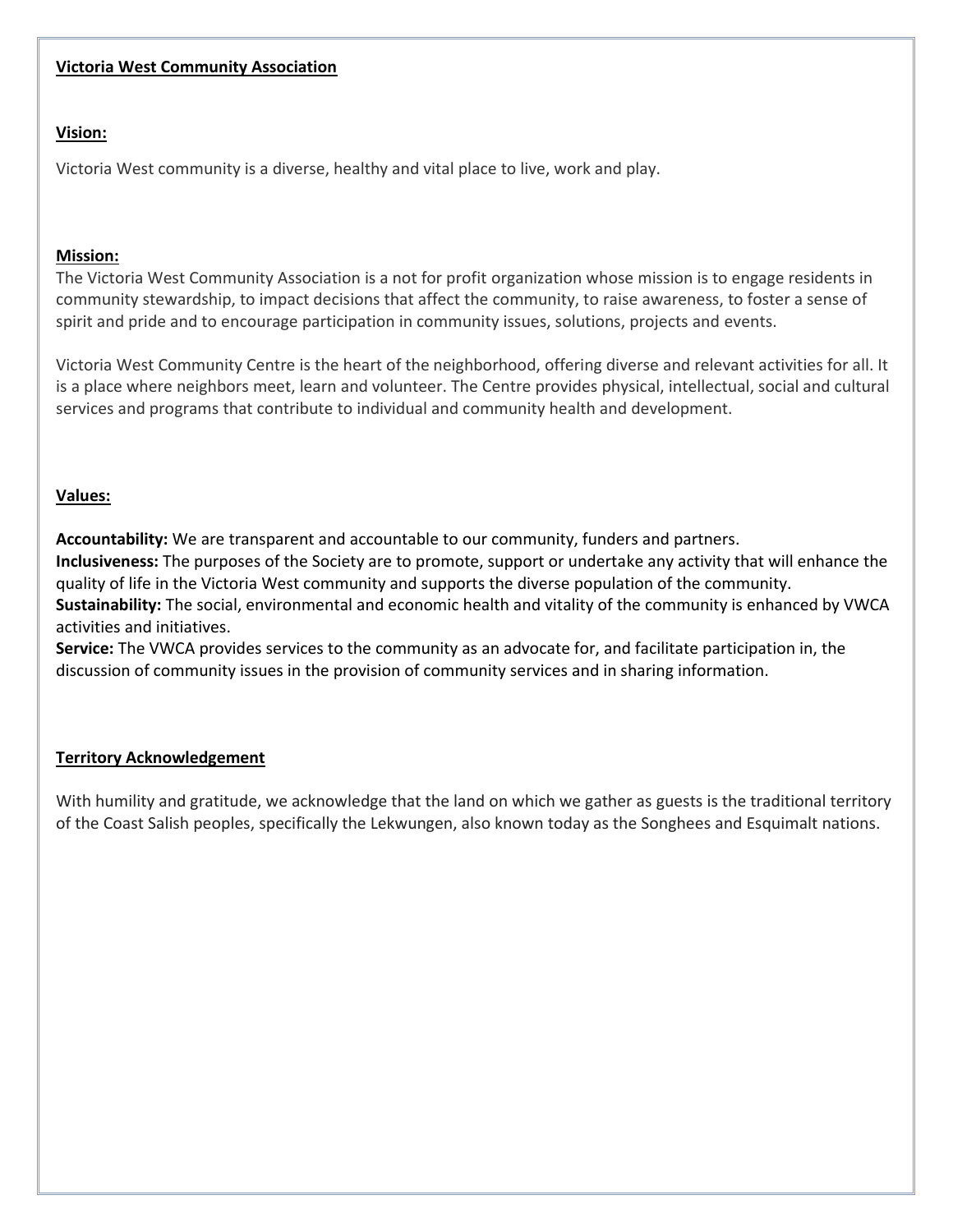#### **Little Steps Daycare**

#### Philosophy

The Little Steps program is child directed and play based. This emphasizes the value of unstructured learning that allows children to make choices, experiment, and use hands on exploration with materials in the preschool and daycare environment. The toys and activities are developmentally appropriate to support your child's emotional, physical, social and cognitive needs. It is our philosophy that children learn best when the information provided to them is easily relatable to their lives, so most of the programming revolves around topics that they can find within their community. Little Steps strives to provide a safe, welcoming environment for children to learn about their world as well as how to navigate in it. Emphasis on cooperation, and using words to solve conflicts and build self confidence is a large part of the program. We strive to allow children to make their own choices and explore in an environment which is physically safe, cognitively challenging, and emotionally nurturing.

#### Program Hours

Little Steps Daycare operates Monday to Friday from 8:00am to 5:00pm year round.

#### **Typical daily schedule:**

**8am- 9:30 am**: Classroom opens, free play activities and snack table open **9:30-11:00am:** Outside play **11:30am:** Group activity **12:00pm**: Lunch time **12:30pm-1:30pm**: Rest Time **1:00pm:** Children that are awake have quiet activity time **2:00pm:** Snack and story time **2:45pm:** Outdoor play **4:00pm-4:55pm**: Free play activities, end of day \*The times of the schedule are flexible and may be adapted to meet the needs of the children\*

We ask that you stay with your child until they have been signed in. Please be aware that the snack table closes at 9am; if you arriving after this time, please ensure that your child has already eaten. If you arrive after 9:25, please ensure that your child is already dressed appropriately for the weather that day, has used the toilet and is ready for outdoors. Please try to arrive before we transition to outdoor play at 9:30, however if occasional circumstances require a later drop off, please notify the educators ahead of time. We kindly request that you return to pick up your child no later than 4:55.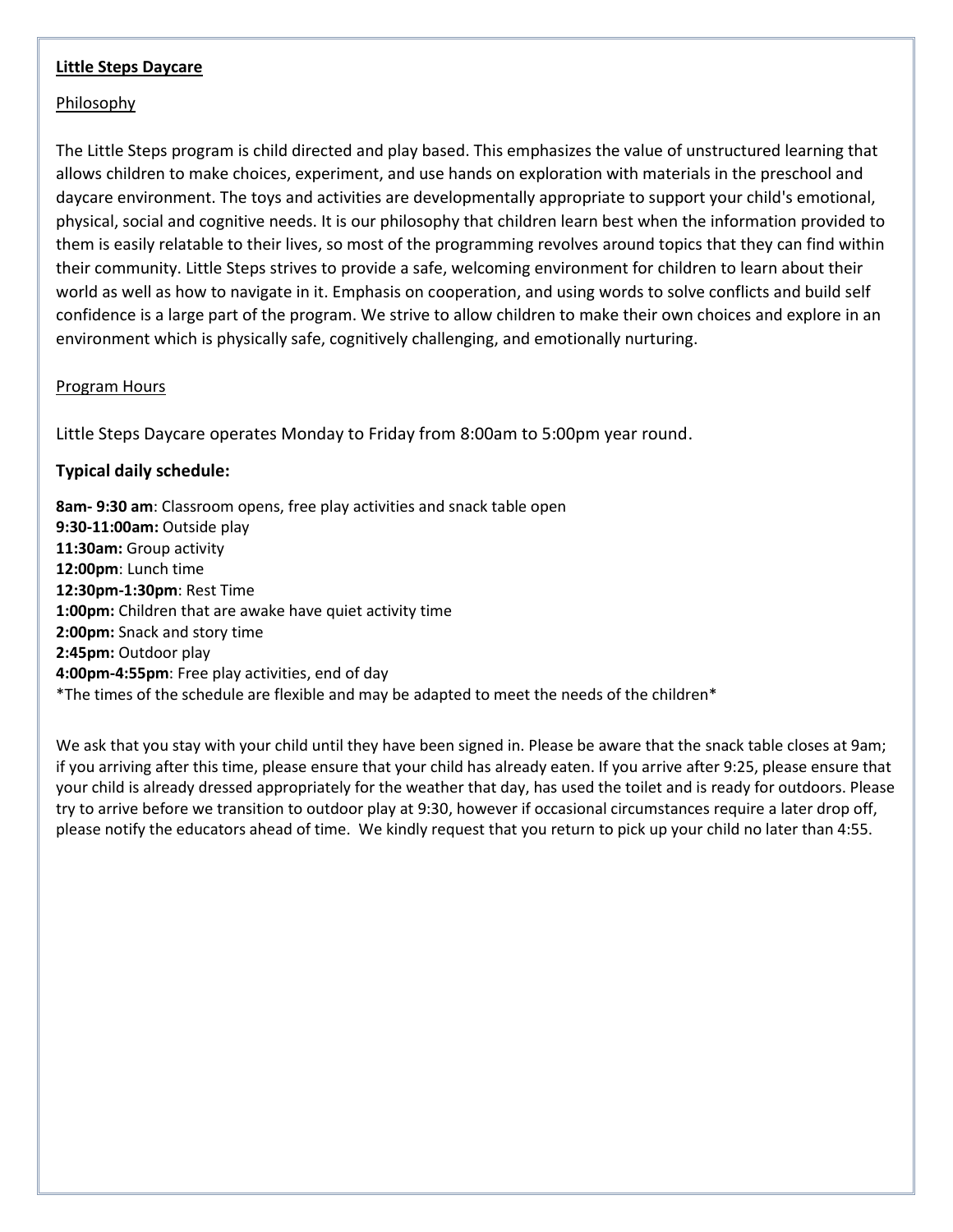#### **Nature Preschool**

#### Philosophy

The Nature Preschool offers a curriculum that supports a deep connection to nature. Our program interacts with nature both as the teacher and the classroom. Our core values include creative play-and inquiry-based learning, often child-led or child-centred activities, diversity and risky play. We aim to help children understand that we are not separate from the Earth or each other and we are committed to inspiring continuous wonder and curiosity. Our nature program relies on regular and repeated access to the same nature area - Banfield Park- throughout all the seasons. We offer a passionate, playful, respectful and safe learning community that promotes physical activity, sustainability, nature art, movement, meditation and music. Our mission is to provide a safe and nurturing environment where children fall in love with the Earth and become committed to protecting the natural world through positive environmental attitudes. We believe that time spent in nature will bring children confidence, resilience, empathy, health and happiness.

#### Program Hours

Nature Preschool operates Monday to Friday from 9:00am to 12:00pm from September – June. We follow the same calendar as School District 61, for our program start and end dates, statutory holidays and the first week of the Christmas holiday and Spring Break.

#### **Typical daily schedule:**

**9:00am**: Arrival and free play

**9:30am – 11:30am**: Outdoor Exploration

- **11:30am**: Washroom Break
- **11:45am**: Snack Time
- **11:55am - 12:00pm**: End of program

\*Please ensure that you drop off by 9:30am at the latest. Before dropping off your child, please ensure that they use the toilet and wash their hands in the community centre bathroom. If you arrive after 9:25, please ensure that your child is already dressed appropriately for the weather of that day and ready for outside. We ask that you stay with your child until the classroom door is opened and your child has been signed in. Please return to pick up at 11:55. The last 5 minutes of the program will be an opportunity to speak briefly with teachers.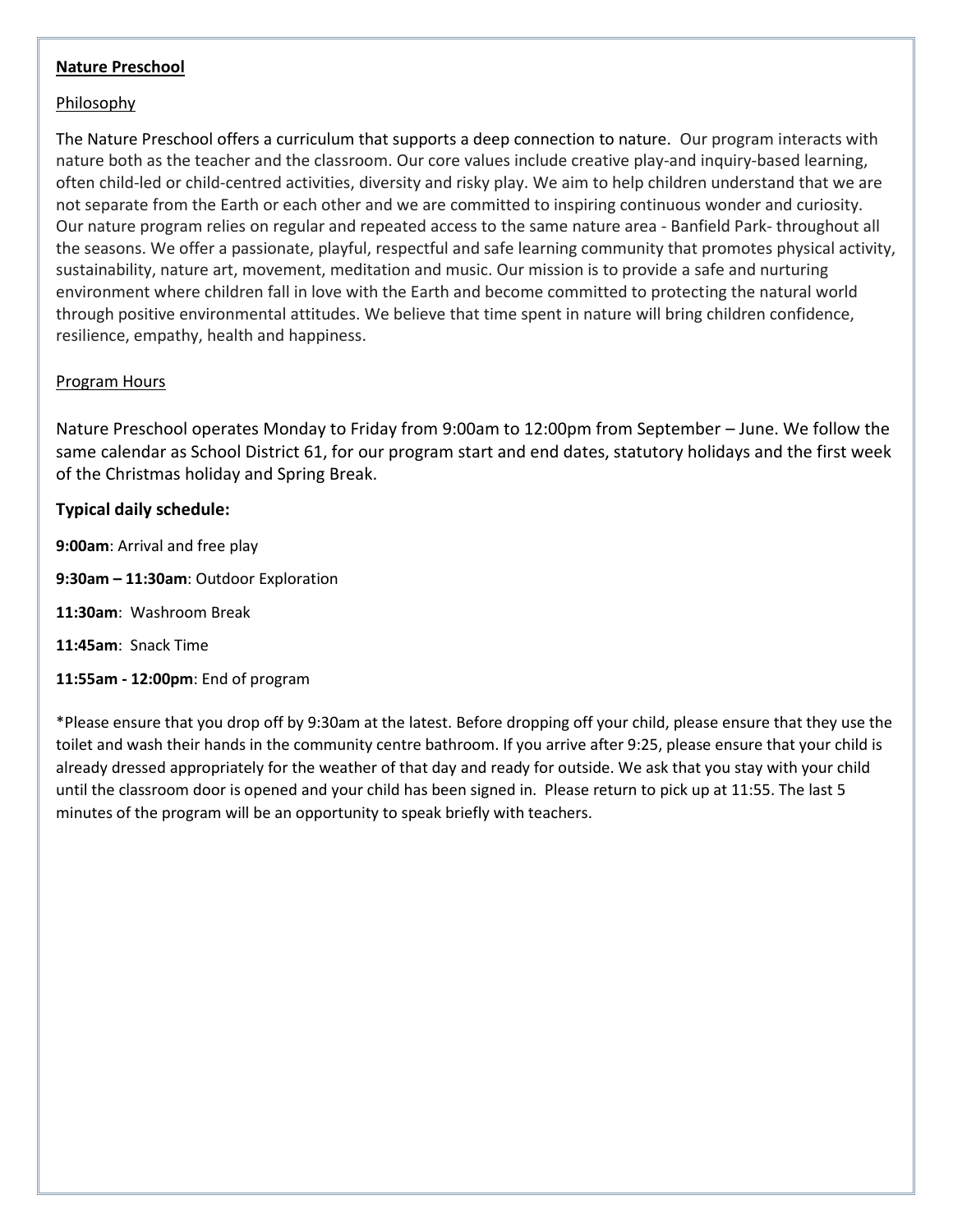### **Little Steps Daycare and Nature Preschool Requirements**

Your child must be three years old by December 31<sup>st</sup> to attend Daycare and Preschool, and be fully toilet trained. This includes using the toilet unassisted and without prompting.

Application forms will not be accepted until fully complete. A tour will then be scheduled by the manager after this process is completed. Registration is not confirmed until the application is accepted and the deposit in received.

# What to bring?

Please label each item of clothing and store in a large zip lock bag in cubby or backpack. If items are not labelled, an educator will label them. If clothing is sent home dirty, it must be replaced the following day.

- Two changes of clothes (top, pants, underwear, and socks), indoor and outdoor shoes.
- Weather Wear: rain coat, muddy buddy/rain pants, rain boots, warm hat and gloves, sun hat, sunscreen (summer), and running shoes. (No open-toed shoes or sandals).
- Food: Lunch and two snack and a water bottle needs to be sent each day. Please label all lunch bags, containers, and water bottles with your child's name. \*\*Please note that all VWCA programs are NUT FREE.\*\*
- Fitted Crib Sized Sheet/Blanket (labelled).
- Optional: small stuffed animal
- All children are required to participate in rest time. Books/quiet activities will be provided after 30 minutes to any child that does not fall asleep.

## Food and Drink

We promote healthy eating and nutritional habits. Safe drinking water is always available for all children, and we encourage them to drink as much as they would like. If a child has specific nutritional requirements, we will ensure that all staff understands these requirements. Please pack a snack and/or lunch from home which follows Canada's Food Guide. Please inform the staff of any dietary needs or allergies.

For Daycare, please pack two healthy snacks and a lunch from home.

For Preschool, please pack a small, healthy snack.

\*\*Please note that all VWCA Childcare Programs are NUT FREE\*\*

Junk food/foods with high sugar content are not allowed in our programs. Please do not send candy, gummies, cookies, cake, pastries, chocolate bars, chips, juice or pop.

# Active Play

We acknowledge the importance of active play in the preschool and the daycare. Gross motor development is just as important as fine motor development. We go outside daily for 60-90 minutes in both of our Early Childhood Programs. When we are outside, we have outdoor equipment that the children can explore, a variety of games, and time to explore natural materials. We will go out in ALL weather conditions to allow children time to get fresh air and have active physical time. We will be enjoying all seasons outdoors. Please see "What to Bring" to ensure your child is dressed appropriately for outdoor play.

# Grace Period for All Children

There is a six-week grace probationary period for all new children enrolled at the Centre. This gives the Centre and parents the opportunity to see if the child is engaged and thriving in the environment.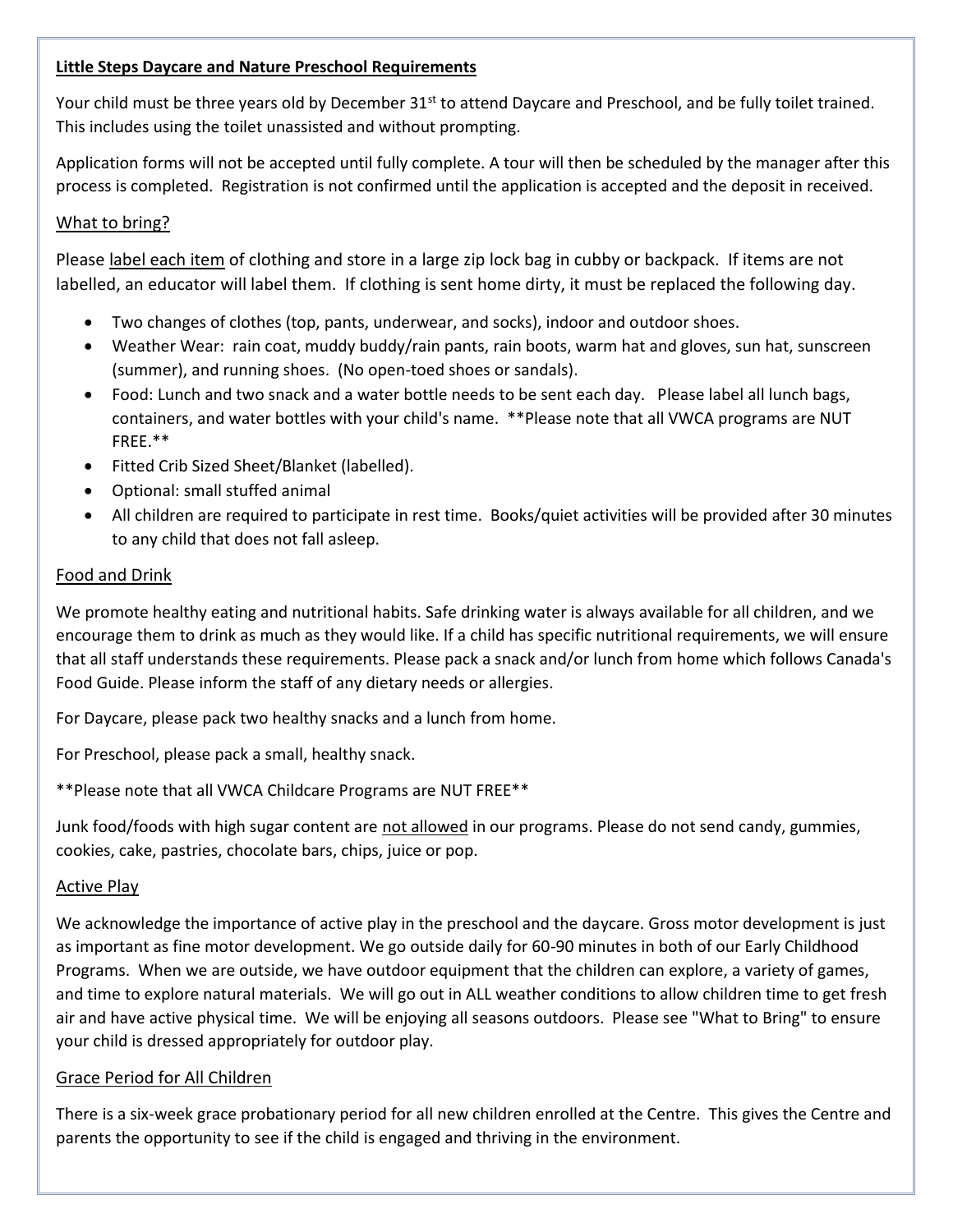#### **Out of School Care**

#### Philosophy

Our program aims at a balanced combination of structured and unstructured program time. Activities are developmentally appropriate to support your child's emotional, physical, social and cognitive needs. It is our philosophy that children learn best when the information provided to them is easily relatable to their lives, so most of the programming revolves around topics that they can find within their community.

VWCA strives to provide a safe, welcoming environment for children to learn about their world as well as how to navigate in it. Emphasis on cooperation, using words to solve conflicts and build self confidence is a large part of the program. We strive to allow children to make their own choices and explore in an environment which is physically safe, cognitively challenging and emotionally nurturing.

#### Program Hours

#### **Out of School Care operates Monday – Friday from 7:00am – 8:45am and 2:35pm to 5:30pm.**

#### **Before School Care @ Victoria West Community Centre**

7:00-8:00am: children arrive, craft/activity free play, breakfast 8:10am: breakfast ends 8:30-8:45am, clean up, walk to school (drop off) \*Please drop off no later than 8:20

#### **After School Care @ Vic West Elementary School (Gym) or Victoria West Community Centre**

2:35pm: pick up at VWES. 2:55-3:45pm: outdoor time in designated space 3:50pm: indoors to designated space. Children drop off backpacks, pinnies, and coats. 3:50-4:00pm: Washroom break, wash hands. 4:00pm: snack 4:15-5:15pm: inside activity, programmed choices 5:15-5:30pm: clean up from activity, children prepare for pick-up. Free play until pick-up \*Please arrive to pick up no later that 5:25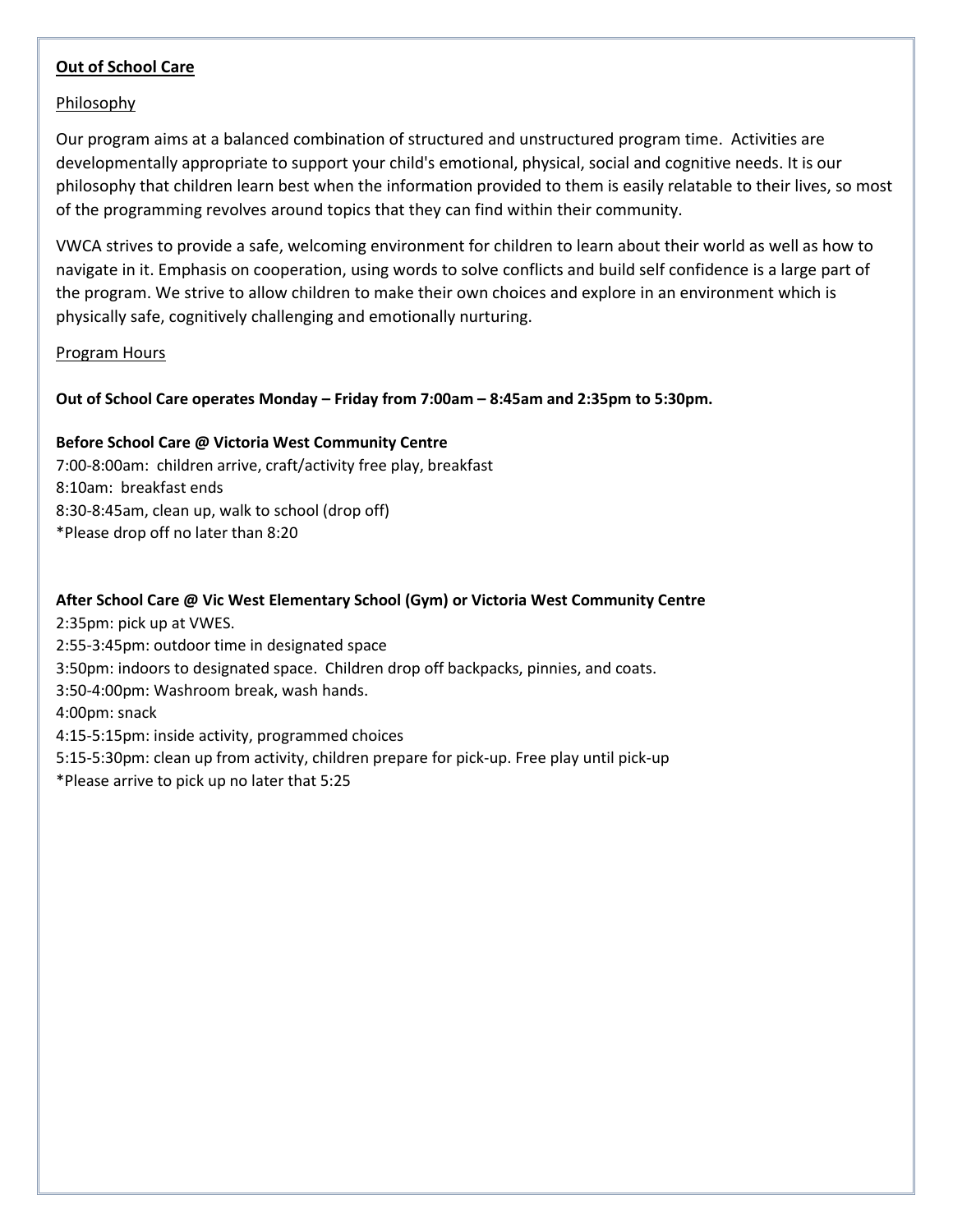# Out of School Care Program Information: Victoria West Community Centre & Vic West Elementary School Site

The Victoria West Out of School Program offers a caring and safe place for children to learn, play, and have fun. Children registered in this program will be offered the chance to participate in a variety of structured and unstructured activities, games, arts and crafts, and activity-based learning.

# Program Registration

Children must be school-aged (5-12 years) and **attend Victoria West Elementary School** to be eligible for enrollment in the program.

Fall registration will commence in February for existing VWCA Childcare families. Registration for new families will commence in March. Priority will be given to: -Families wanting both morning and after-school care -Families wanting the full week M-F All other applicants

# What to bring?

• A change of clothes (top, pants, underwear, and socks) in a labeled large zip lock bag when your child starts Out of School Care. We can store the bag of spare clothing in a bin at the Centre/School.

• Food: Snacks and water are provided. If your child requires additional or alternative food, please send it with them to school for the day. Children are not allowed to consume junk foods, candies, chocolates, gum etc. during the program. \*\*Please note that the Before School Program at VWCA is Nut-Free.

• Outside Wear: Please ensure children are dressed in weather appropriate clothing, as the Out of School program will be spending time outside every day (ex raincoat/boots, sunscreen, wide brimmed sun hat).

# Food and Drink

We promote healthy eating and nutritional habits. Safe drinking water is always available for all children and we encourage them to drink as much as they would like. If a child has specific nutritional requirements, we will ensure that all staff understands these requirements. A breakfast will be provided during Before-School Care, and a snack will be provided during After-School Care. Please inform the staff of any dietary needs or allergies.

# Active Play

The Out of School program spends time outside every day for a minimum of 40 minutes. When it is raining, snowing or too cold, we will still go outside to give the children a chance to run and get some fresh air, but will come inside for some indoor activities if it gets too cold. Please make sure your child has weather appropriate clothing.

# Grace Period for All Children

There is a six-week grace probationary period for all new children enrolled at the Centre. This gives the Centre and parents the opportunity to see if the child is engaged and thriving in the environment.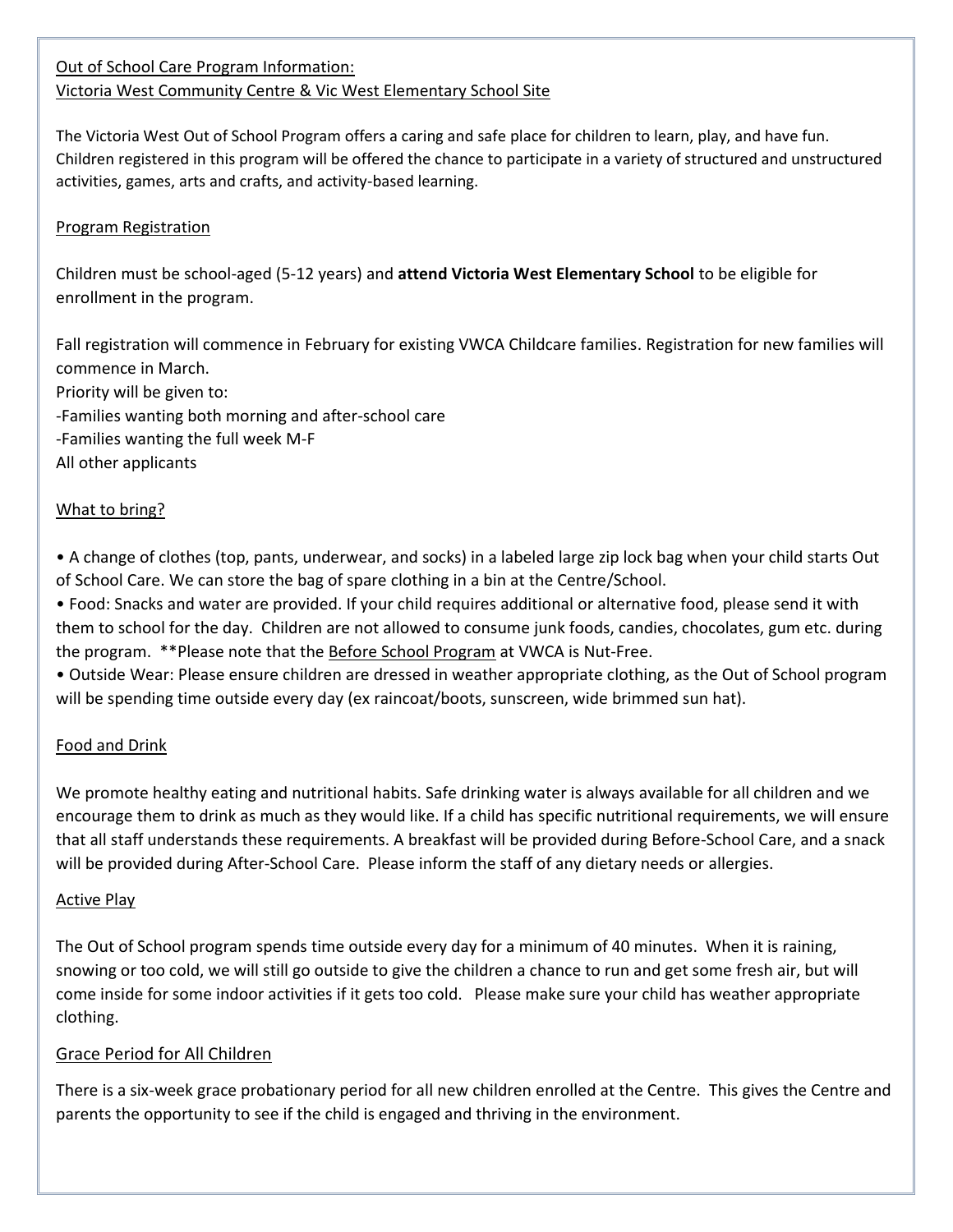#### **Fees:**

**Preschool (5 days/wk) Daycare(5 days/wk) Out of School Care**

\$388.00/Month \$948.00/Month Before School Care \$147.00/Month After School Care \$330.00/Month Before and After Care \$441.00/Month

Fees may be adjusted to keep up with the cost of living. Parents will be notified with the amount prior to the following year.

### **Fees are averaged over the year, some months may have fewer days, some have more, but the fees do not vary.**

Fees are **due on the first of the month**, payable by direct withdrawal.

Upon registration, a \$125 application fee is due. \$25 will be retained for the administration fee. \$100 will be applied to your first month's fees. If you need to make changes in your enrollment during the year, the first change will be included in this fee. A \$25 administration fee will be charged for any extra additional changes.

#### **NSF Penalty Procedure**

Should your direct debit payment be returned to our organization as NSF, we require repayment. Charges will be applied to your account, unless paying by cash or cheque is requested. Repayment must be in the amount of the original fee as well as a \$30.00 NSF penalty charge. Upon the VWCA receiving notification from our financial institution regarding NSF a notification will be sent to you via email.

#### **Payment Requirements:**

Program financials are managed by the Centre Manager. We use email communication and will use the email address you have provided on your child's registration form for all communication. Important information is sent out via email; therefore, please insure that the email provided is accessible at all times, even during holiday breaks. If this is not possible, please provide your preferred method of communication.

- Fees are due on the 1<sup>st</sup> of the month and are paid via direct withdrawal. Withdrawals will appear on your statement as Victoria West Community Association or VWCA.
- A completed Pre-Authorized Debit (PAD) Authorization form must be provided prior before your first day of care.
- For families wishing to have more than one payee, please complete separate PAD forms.
- A VOID cheque must be attached to the PAD agreement. If you are unable to attach a VOID cheque, please ensure that your financial information is entered correctly. Failure to provide correct information will result in a charge of \$15.00.

*Here at VWCA we recognize that there are a number of situations that can cause financial strain. If you need to arrange alternate payment arrangements, please contact the Centre Manager.*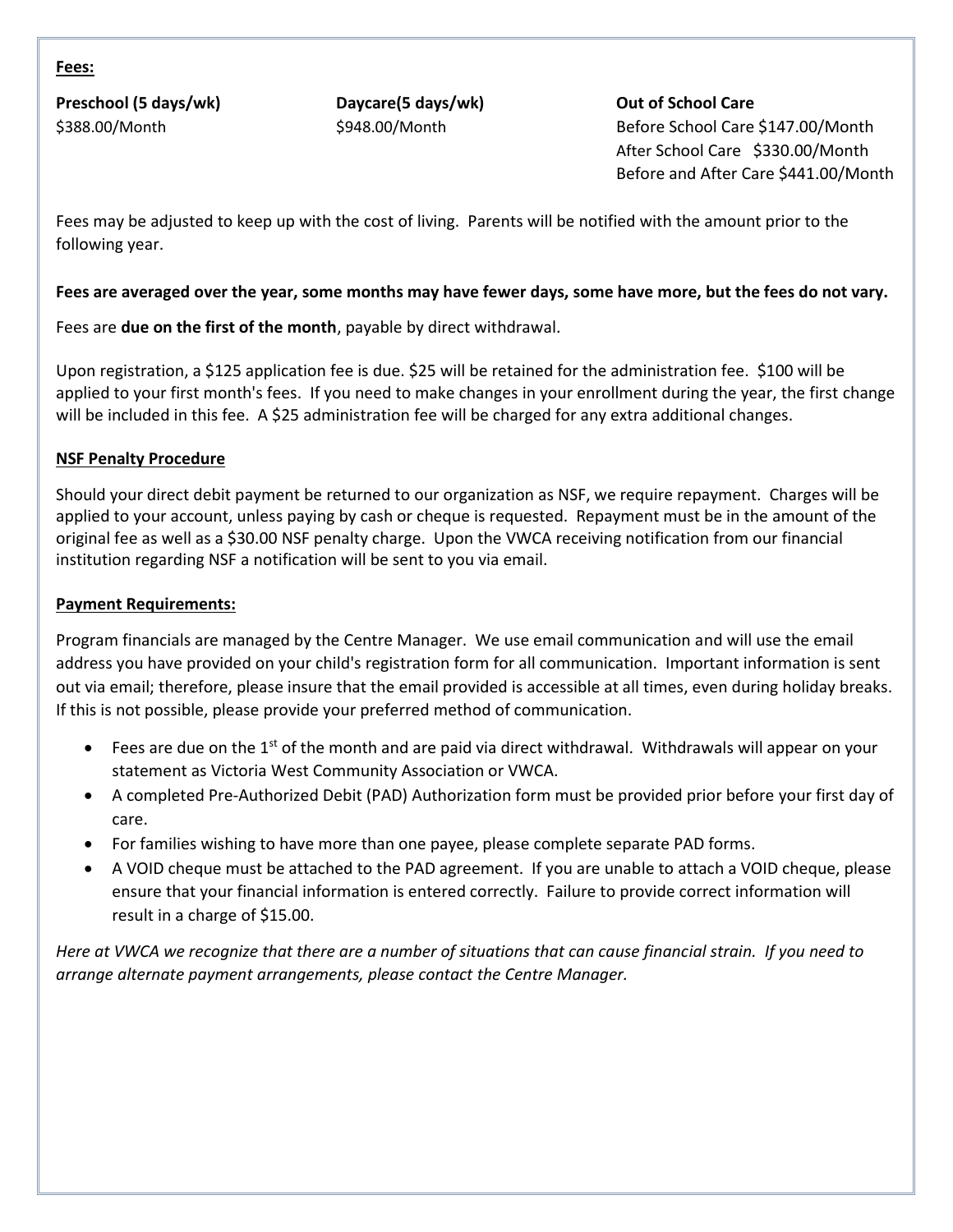#### **Affordable Child Care Benefit**

As a licensed child care provider, VWCA is eligible to accept provincial childcare benefit for eligible enrolled children. The following are expectation that our program has for families utilizing childcare subsidy:

- 1. Parents/Guardians are ultimately responsible for all fees as registrants to our program.
- 2. Parents/Guardians will be responsible for fee payments until benefit plan authorization has been received by our program. Please note that Affordable Child Care Benefit application processing can take 6 to 8 weeks.
- 3. Parents are responsible for paying any parent portion remaining after the deduction of subsidy from the program fees.
- 4. Parents are responsible for renewing the benefit authorization before it expires.
- 5. For more information about this program, please visit: [https://www2.gov.bc.ca/gov/content/family-social](https://www2.gov.bc.ca/gov/content/family-social-supports/caring-for-young-children/child-care-funding/child-care-benefit)[supports/caring-for-young-children/child-care-funding/child-care-benefit](https://www2.gov.bc.ca/gov/content/family-social-supports/caring-for-young-children/child-care-funding/child-care-benefit)

If you require assistance with the application process please contact your childcare manager, or the Child Care Resource and Referral Centre 250-382-7000 or MCFD at 1-888-338-6622, option 1. Please note, authorization from the MCFD (Ministry of Children and Family Development) may take several weeks to process.

Families receiving the Affordable Childcare Benefit must pay the balance of their account by the 1<sup>st</sup> of the month.

# **Child Pickup and Drop Off**

The Centre will only release your child to caregivers whose names are indicated on the registration forms. Please register on the Childcare Application Form the name and phone number of anyone who will be picking up your child. Temporary permission may be granted and must be received in writing. Pick up contacts must be responsible adults who are of the legal age 19. Staff will ask for photo ID. Please let us know in advance if you are sending someone to pick up in your place so we can verify they are on your contact list. Parent and/or caregivers must check in with staff so they can sign your child in and out of the program. Your child may never sign themselves out, walk home or leave the premises without being signed out. This is a mandatory requirement by Island Health.

# **Parent Communication**

At Victoria West Community Centre, we believe in regular communication. An integral part of a parent's involvement in their child's education is through effective communication with the Centre. The Centre has an 'open door' policy so should you have any immediate concerns please don't hesitate to touch base with the educators in your child's program.

The main mode of communication is via-email. We will use the address provided on your registration form. Important information, updates and pertinent news will be sent out via email. We assume that you have received and read our e-mail unless it bounces back as undeliverable. If this occurs, we will notify you by phone. It is the parent's responsibility to provide accurate contact information and read the notifications that are emailed out. Please notify the Childcare Manager as soon as possible if your personal contact information changes during the year.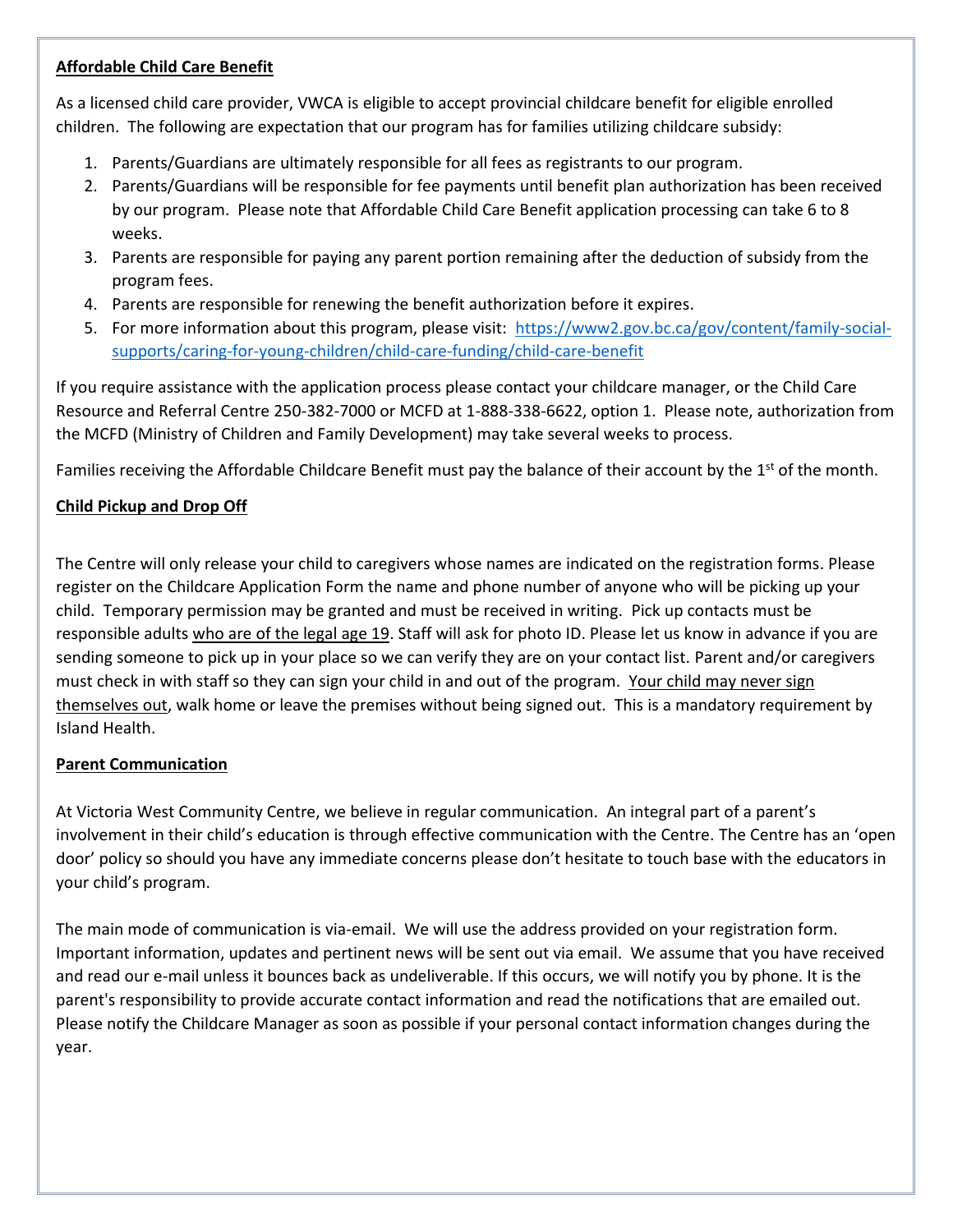# **School Schedule**

The Daycare and Preschool programs will close for a week at Christmas and one week at Spring Break for Facility maintenance. The first week of both Winter Break and Spring Break (according to the School District #61 School Calendar) will be our closure dates.

We will also close for the following STAT holidays:

| New Year's Day                               | <b>Family Day</b> | Good Friday     | <b>Easter Monday</b>                 |
|----------------------------------------------|-------------------|-----------------|--------------------------------------|
| Victoria Day                                 | Canada Day        | BC Day          | Labour Day                           |
| National Day for Truth<br>and Reconciliation | Thanksgiving Day  | Remembrance Day | Christmas Day &<br><b>Boxing Day</b> |

In the case of inclement weather, VWCA Programs will mirror the of the Greater Victoria School District (61) for closures.

The **Out of School Care** program will follow the school calendar for closures. **There will be no programs on Stat holidays, March Break, Christmas Break, or Summer Break.** Programming during Pro D days may be available for an additional fee, based on interest, from 8:00am-5:00pm @ Victoria West Community Centre.

## **Parent Code of Conduct**

We are very proud of our community. We do ask that parents observe the following as good decorum:

- Treat their children and other children with respect both verbally and physically.
- Treat each staff member with respect.
- Treat each other with respect on school grounds.
- Use a soft voice while inside the program areas.
- Refrain from using inappropriate language. There are many ears listening.
- If you have a conflict with a staff member, parent, or child, please take it to the Childcare Manager immediately. Any misunderstandings can be cleared up through the office. Unsubstantiated gossip undermines the professionalism of the programs and can be harmful to the community at large.
- Smoking and vaping tobacco or cannabis are strictly prohibited inside the centre or on or near centre property.
- Children will not be released to parents who appear to be under the influence of alcohol or illegal substances.
- It is the responsibility of the parent to ensure Participant Information Forms are kept updated with correct addresses and lists of emergency contacts.

#### **Attendance**

Good attendance and arriving on time are vital to the overall learning process and is an essential element that promotes successful integration for the child. It is the responsibility of parents to inform the program manager (Childcare Manager, or OSC Team Lead) by email or phone if their child is unable to attend or is delayed for any reason, preferably ahead of time. Attendance is taken in the program areas daily and children who are absent or late will be recorded in the attendance book. Please note that monthly fees will not be adjusted due to illness or vacation requests.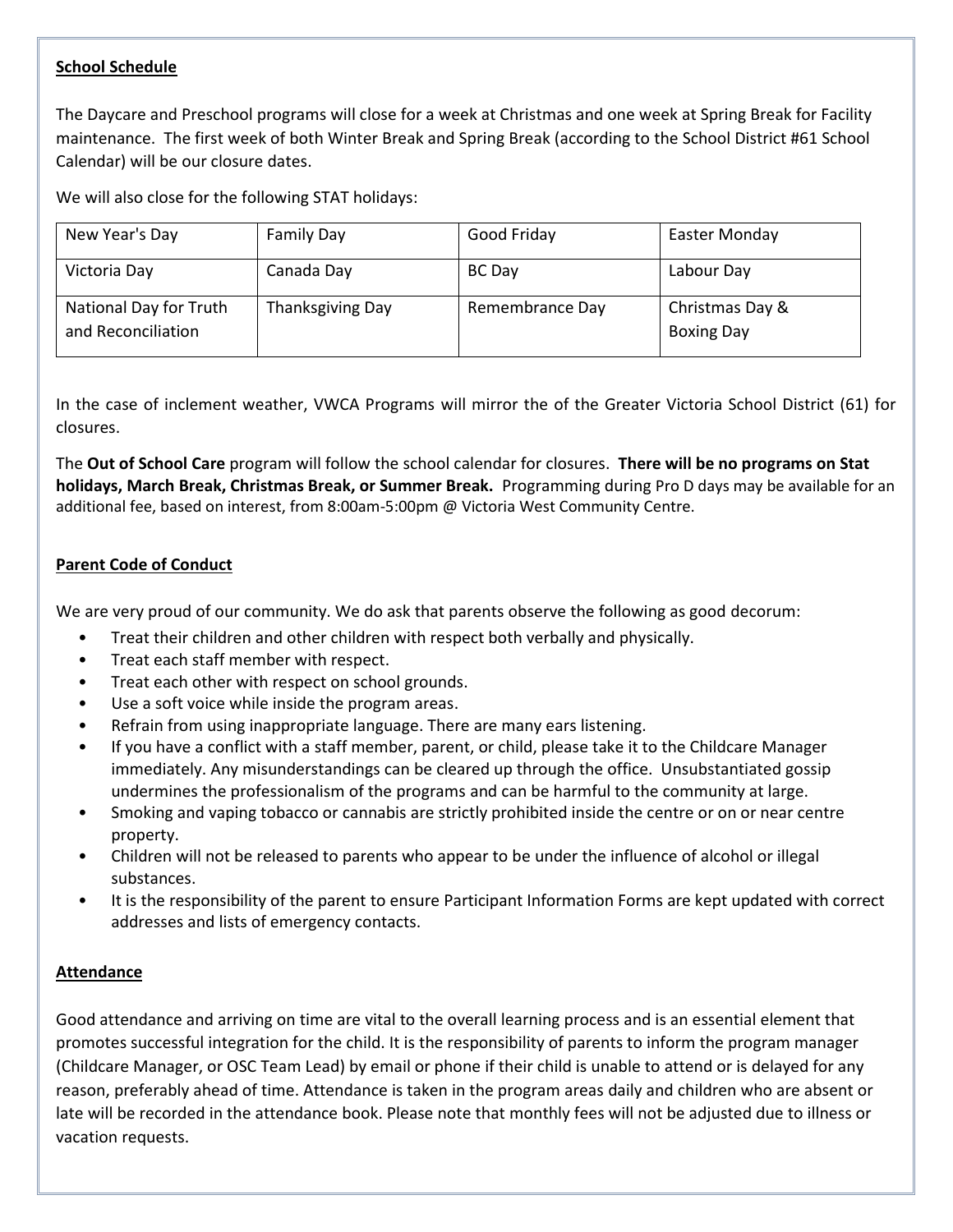#### **Punctuality**

A sense of order and punctuality is important learning. We strongly encourage parents/caregivers to ensure that their child arrives on time each day. A student arriving late for their program may be both disruptive and distracting to the ongoing learning process. Consistently late arrivals may miss out on valuable topics and materials being introduced. Please adhere to your child's program times for drop-off and pick up.

Daycare (3-5 Yrs) operates from 8:00am-5:00pm. Please drop off before 9:30am. Please arrive for pick up by 4:55pm.

Preschool (3-5 Yrs) operates from 9:00am-12:00pm. Please drop off before 9:30am. Please arrive for pick up by 11:55am.

Before School Care (School-Aged) operates from 7:00-9:00am (please arrive by 8:20am). After School Care (School-Aged) operates from 2:35pm-5:30pm. Please arrive for pick-up by 5:25pm.

Staff schedules are dependent on these times, so if you are running late please let us know! Please give yourself at least 5 minutes (maybe more when your child first starts the program) prior to closing to pick up your child to make sure that everybody can be out of the room by the time the program ends for the day.

## **Toileting**

We expect all children to be fully toilet trained before entering our programs. It can be disruptive to the learning process of others when one of the teachers is called away to take care of a toileting concern. Ongoing issues can lead to stress and anxiety for the child and turn it into a negative experience.

We understand that accidents do happen from time to time, especially in the first few weeks for new children, but if a child regresses or is not truly toilet trained when they start with us, the program staff will consult with the parents to work on a solution. In extreme cases when a remedy cannot be found we may ask that the child have a shortened day or stay home until they are successfully toilet trained. If this should happen staff will work closely with the parents to ensure a positive and successful return to the program.

Diapers and pull ups are not allowed at the school.

#### **Child Guidance / Harassment and Bullying Prevention**

Victoria West Community Centre believes that all children have the right to learn in a safe, caring and orderly environment with a focus on physical safety, social connectedness, inclusiveness and protection from all forms of bullying, regardless of a child's gender, race, culture, religion, sexual orientation or gender identity.

Our approach to behaviour guidance is to assist children in developing self-control, self-confidence, and ultimately self-discipline and sensitivity in their interactions with others. The Centre's approach to discipline is positive, proactive and consistent with the developmental age and stage of each child. We encourage acceptable behaviour such as being respectful to ourselves, to others, and to centre property and learning to follow Centre rules such as walking calmly when inside and staying in designated areas. Unacceptable behaviour can consist of but is not limited to: fighting (or play fighting), lack of respect for others, teasing, throwing objects and running in building.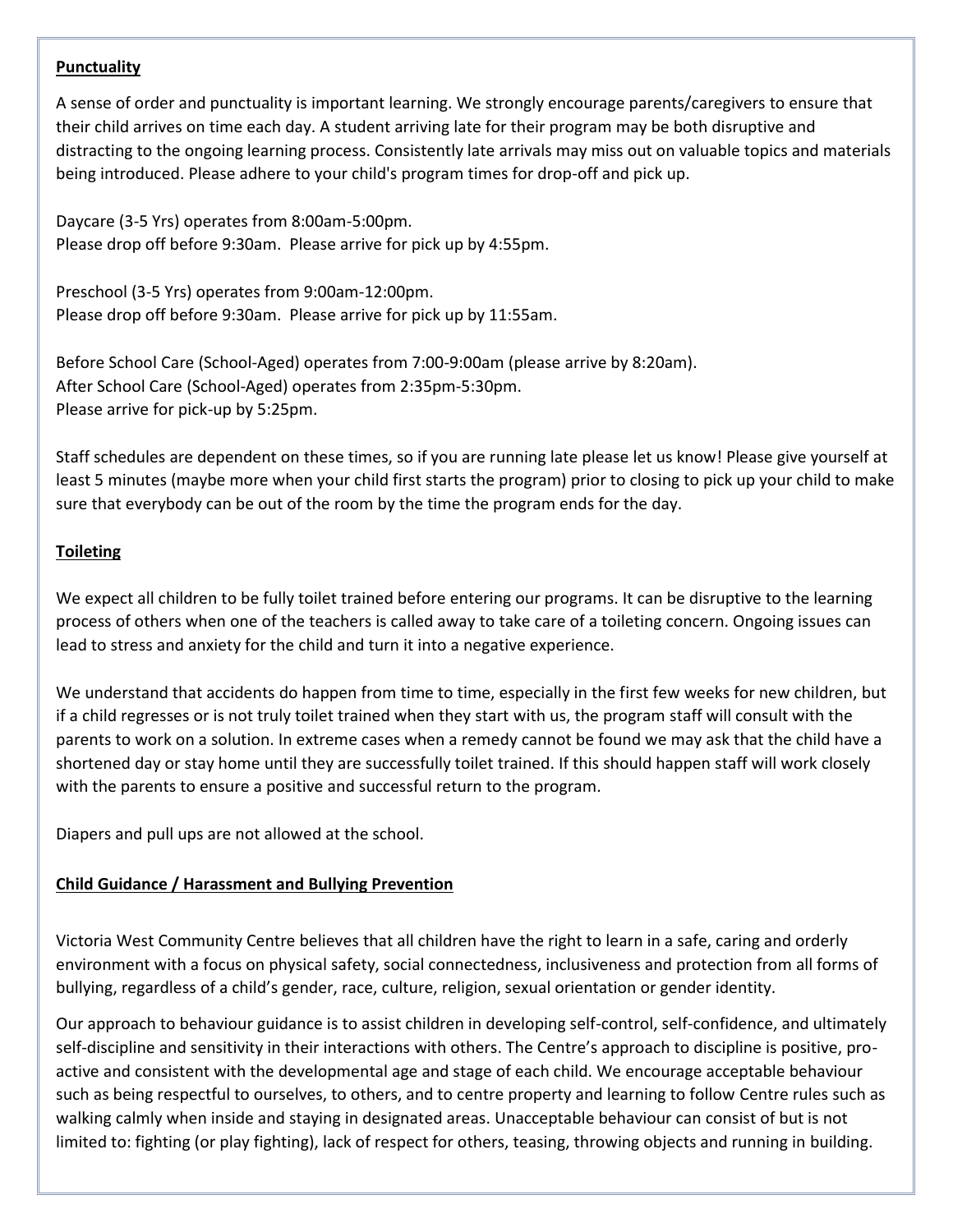This applies whilst at the centre, at a program-related activity or in other circumstances where engaging in the activity will have an impact on the centre environment.

The consequences of unacceptable behaviour will be applied in a fair and consistent manner, will respect an individual's right, and take into account their age, maturity and special needs, if any. Consequences will be restorative rather than punitive.

# BEHAVIOUR MANAGEMENT GUIDELINES

1. The first incident of inappropriate behaviour will result in the child being removed from the activity. The staff will discuss with the child the rules that were broken and the reason that their behaviour is inappropriate. The child will be supported by the staff to make more appropriate choices and find problem solving solutions.

2. If inappropriate behaviours continue or progresses in frequency and escalates in peril, the educators will contact the parents to discuss solutions/options to address the problem. The incidence will be logged in our internal documentation. The parent may be called to pick the child up immediately depending on the severity of the incident.

3. Should the solutions arranged by the staff and parents prove ineffective, a more formal meeting will be scheduled to look at alternative solutions. The parents may be advised that the child cannot attend the program temporarily if the alternative solutions are unsuccessful. The incident may be documented for our Licensing Officer to review.

4. If the behaviour is still a concern, the Centre Manager reserves the right to discharge the child from the program.

# **Separation**

Separation is a process we go through all our lives. Though often challenging and exciting, this growth towards independence can be painful and scary, especially for young children. Parents and staff working together collaboratively show children that they trust and believe in one another. This offers a foundation of support when the world suddenly seems a new and different place.

Independence is one of the key goals, but many children have second thoughts about being away from their family initially. We do encourage a quick drop off but realize that the transition from parent to teacher can sometimes be challenging. Remember that sometimes staying only makes it more difficult for your child as well as for yourself. We encourage parents to remain in the Centre a few minutes whilst the staff settle their child or to call the Centre once at home or at work to see how they are doing. Please don't leave without letting your child know that you are going.

#### **Illness**

We understand that parents may choose to bring their children to program even with a mild sickness. However, we have an obligation to everyone to ensure a healthy atmosphere for all.

If a child has a bad cold with a runny nose or cough and comes to program, the chances are that other children and staff could also contract the cold. Germs have the potential to spread quickly in the program environments. With your cooperation, we can establish a healthier environment for everyone if, when your child is sick, they remain at home.

# **Please Note: If we see that your child is not feeling well, we will call you to pick them up promptly.**

Below is a general list of illnesses that would prevent your child from being allowed to attend school as well as a general guideline for the Centre's teachers to call you to pick up your child from school.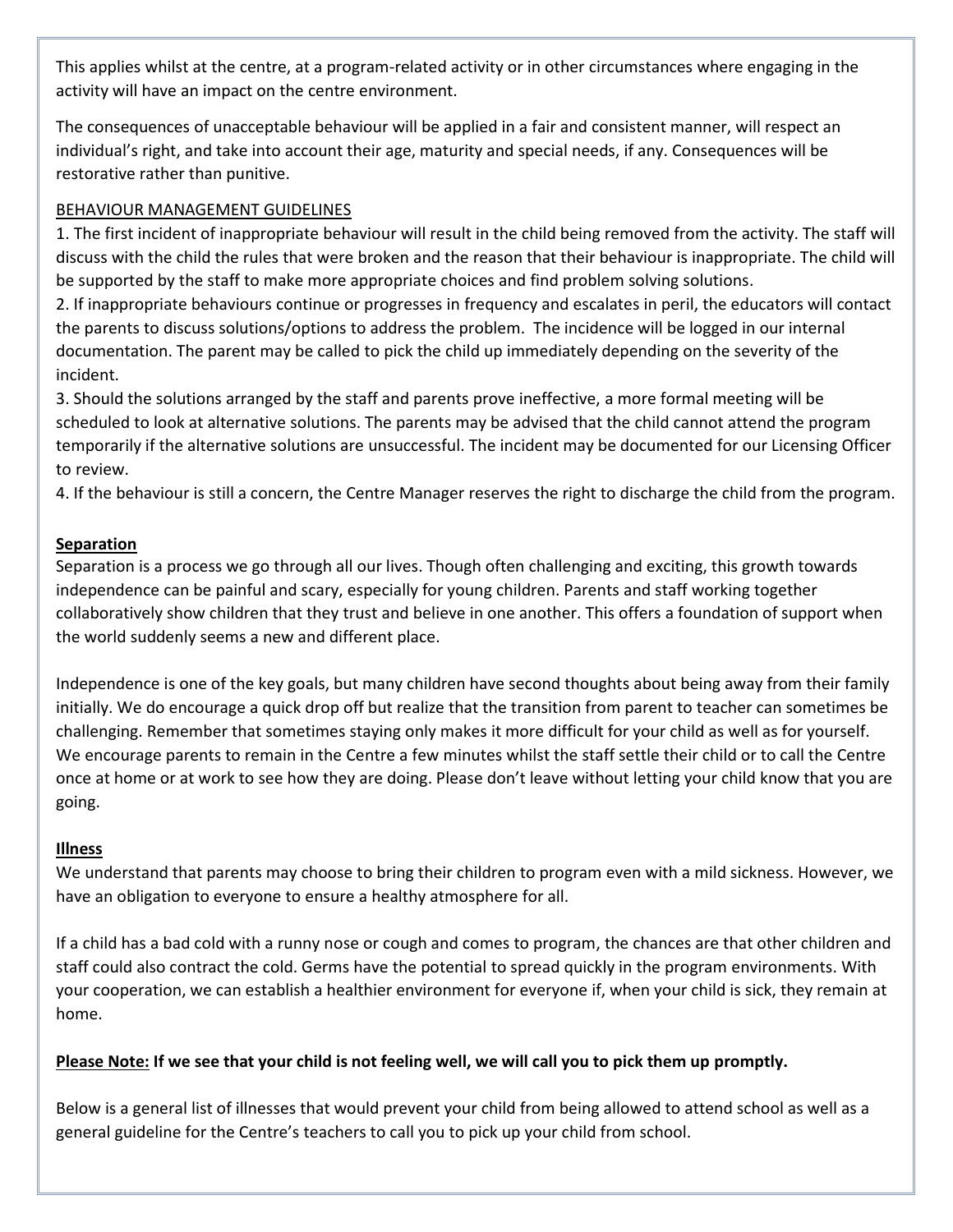- A fever exceeding 38°C or 100°F
- An infection for which the child has not been on an antibiotic for at least 24 hours.
- A child vomiting or complaining of severe headaches or stomach aches.
- A child who has diarrhea.
- A child who has been constantly coughing or has a runny nose with thick discharge.
- A communicable disease such as pink eye or head lice. Parents are required to notify the Centre immediately if their child contracts a communicable disease.

**Please Note: We ask that parents keep their child home until they have been symptom-free (without the use of fever reducing medication) for 24 hours.** 

#### **Medical Information**

It is important for the Centre to have all relevant medical information at hand to ensure the safety of your children including:

- Full Disclosure: Parents must fully disclose all medical information about the child during registration (information as specified in the medical section of the application and/or registration form). Disclosure is vital so that the Centre can take any medical precautions as becomes necessary – such as requiring an Epipen be kept in the program areas for a child with a severe nut allergy.
- Up-to-Date Information: Should a child undergo a medical procedure or treatment after registration, parents are required to inform the Centre so that changes to medical information can be amended and a medical plan implemented if deemed necessary.
- Immunization: Up-to-date immunization record is required for all newly enrolling children. If a child's caregivers have chosen not to have their child vaccinated:

a) The Centre will provide the family with a guide from the public health unit that explains the benefits of immunization and risks of not vaccinating

b) The Centre will keep a log to confirm that the parent has received a copy of the guide

c) The family is advised that in the event of an outbreak, or an immediate threat of an outbreak, the child will need to temporarily stay home from their program to protect their child from becoming ill and prevent the spread of the disease

- Student Medication: Staff should be notified of any prescription or non-prescription medication a child is taking. In the case where staff may be required to administer medication, please complete a "Permission to Administer Medication" form, copies of which can be found at the office and hand to the Childcare Manager.
- Allergies: Parents must notify the Centre of any allergies and if/when any new allergies or physical condition arise. Emergency medications such as an EpiPen or puffer must be kept on premises for those children prescribed them for severe and life-threatening allergies. These are labelled and kept safely out of reach of other children in the program areas, but easily accessible to staff should they need to be administered. Parents are responsible for ensuring such medications are up to date.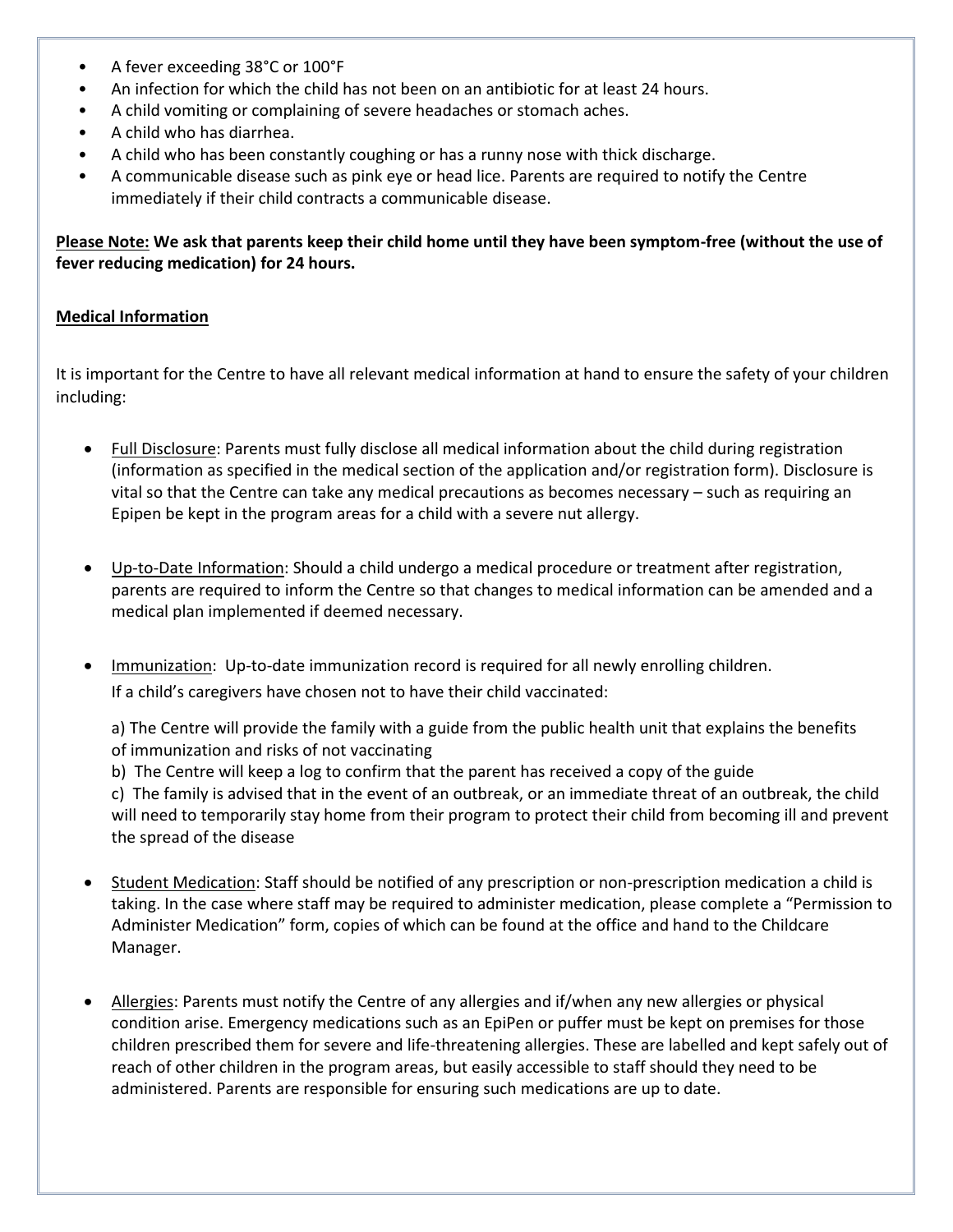#### **Inclement Weather**

In the event of extraordinary inclement weather conditions such as snow, whether unanticipated or where prior knowledge of such conditions are received through meteorological announcements, programs at the Centre may be cancelled. The Centre will make every effort to inform parents as early as possible of any cancellation of programs through email. The Centre will also follow SD61 inclement weather closures.

Parents are asked to ensure that they have a reliable backup plan should an emergency prevent them from picking up their child on time. Fees will NOT be reduced due to closures caused by extreme weather conditions.

## **Clothing and Possessions**

Please ensure that children are dressed appropriate to the weather and with clothing that they can easily put on and off themselves.

A second set of clothing should be left at the centre at all times in case of "mishaps". Please remember to bring a spare set of clean clothes if the previous ones were taken home to be washed. All clothing should be labeled with your child's name.

# **Indoor / Outdoor Shoes (Boots)**

All children must have a pair of shoes for indoor use as well as a pair of outdoor shoes and, as previously stated, a pair of boots for the playground. This will help maintain a clean program environment.

# **Accidents/Incidences**

All accidents/incidences involving children are documented at the Centre.

# In case of a Minor Accident or Incident:

The child/ children will be tended to immediately by a staff member. Appropriate first aid will be administered if necessary (soap and water and/or an icepack, bandage), or comfort and support given should that be more appropriate. It will then be shared with the caregiver picking up the child that day as well as being documented in the classroom communication book and/or on a "VWCC Incident Report Form" which is kept on file for the year.

#### In case of a Serious Accident:

- The child will be tended to immediately by a staff member who will ascertain the extent of the injury, begin first aid if it is appropriate and inform the Childcare Manager/OSC Team Lead as soon as possible through another staff member
- Parents/ caregivers will be notified
- For serious injuries, the teacher, Childcare Manager and/or Centre Manager will also call 911. (Parents will be expected to assume responsibility for any expenses incurred.)
- Should the child need to go to the hospital and parents cannot be reached, he/she will be accompanied by a staff member who will take along all their necessary medical information; care card number, family doctor etc.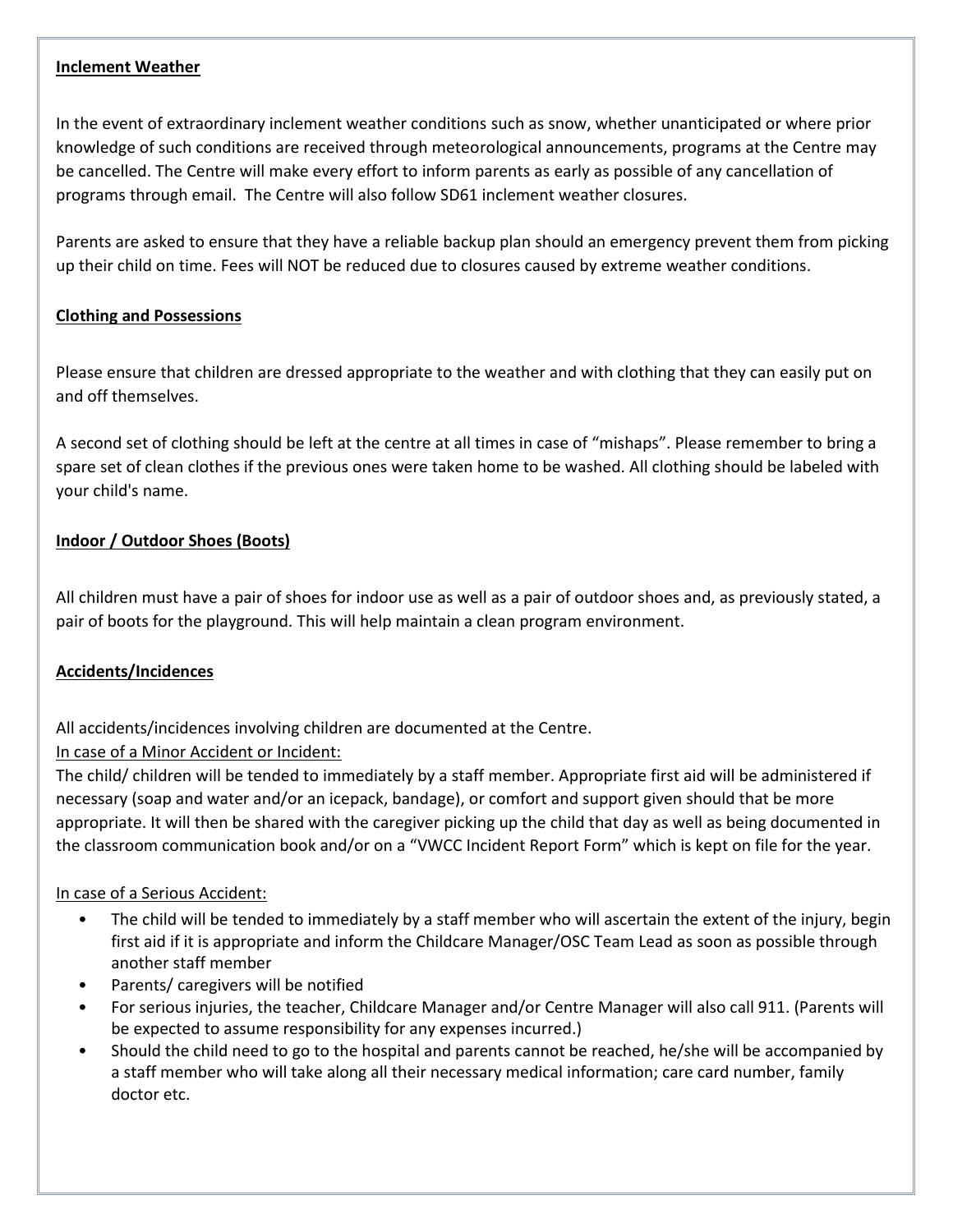Fires, Earthquakes and other Major Disasters:

- VWCC has an Emergency Preparedness Plan as well as an Emergency Procedures Flowchart, which addresses the procedures staff would take in the event of a fire or bomb threat, a minor or major earthquake (including tsunami), a Lock Down or a major weather event.
- The children do practice fire drills once and month and earthquake drills once a year. The Emergency Preparedness Plan is practiced at least once each year by the staff.
- **We ask that you DO NOT phone the Centre.** Phone lines must be kept open for emergency calls.
- **TUNE into local radio station CFAX 1070** using a battery-operated radio or car radio for information and direction.
- **ESTABLISH an out-of-area contact person.** Phone service will likely be limited during a major disaster. It may be much easier to phone someone outside the region than to contact someone locally.
- **Electronic Mail** may serve as a means of communication.
- **Epipens and Emergency Medication**. Time and safety permitting staff will do their best to ensure that epipens or other emergency medications are taken with them during an evacuation.

#### **Returning Children**

Parents of existing registrants are asked to re-register for the new program year in February. A \$125 deposit is required at registration. \$25 is non-refundable, the remaining amount (totaling a full month's fee) will be processed September 1st.

New parents will receive an acceptance letter along with details of the deposit and automatic withdrawal forms to be completed.

#### **Additional Needs**

If your child has special learning or medical needs, please discuss with the Childcare Manager. A child who may show additional needs after starting in one of the programs may require a professional assessment. Parents and staff will work together to determine the best course of action to help with the child's success.

#### **Concerns and Issues Resolution**

If any parent wishes to clarify or discuss any matter or concern about the programs or their child, the following guidelines should be followed:

| <b>Issue/Concern</b>                         | Contact                                            |
|----------------------------------------------|----------------------------------------------------|
| -your child's needs                          | -one of the staff in your child's program          |
| -your involvement with an individual teacher | -the staff person directly (using discretion as to |
|                                              | time and place.)                                   |
| -general program matters or concerns about   | -Childcare Manager                                 |
| program environment                          |                                                    |
| -personnel issues in general                 | -Childcare Manager, Centre Manager or Executive    |
|                                              | Director                                           |
| -financial matters                           | -Childcare Manager or Centre Manager               |
| -buildings and grounds                       | -Centre Manager                                    |
| -overall functioning of the Centre           | -Centre Manager or Executive Director              |
| -registration and enrolment                  | -Centre Manager                                    |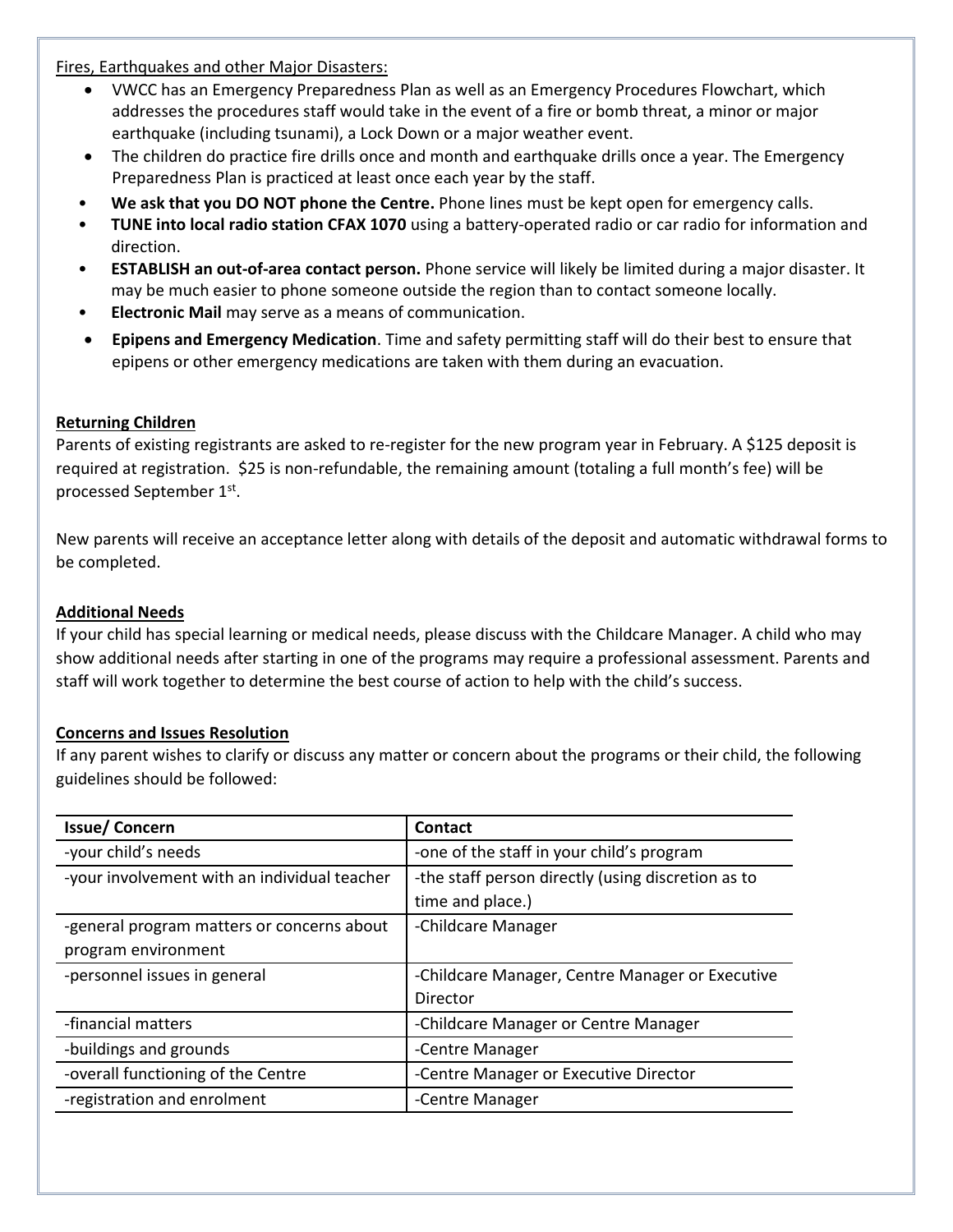#### **Appeals Policy**

- If a concern is not addressed satisfactorily with the staff member(s) involved, following the above guidelines, the Executive will make every attempt to solve the matter.
- If the parent feels that the matter has not reached a satisfactory conclusion, the parent should present the matter, in writing, to the Executive Director.
- If a concern is in regard to the Executive Director, the matter should be presented in writing to the Board. The Board will contact all parties involved and after careful consideration, will resolve the matter.

#### **Custody Issues**

Should there be custody issues:

- The Centre must have legal papers of visitation schedules and any other relevant legal documents, including restraining orders, etc.
- If there are no legal papers, the office will accept a written agreement signed by both parents.
- Each parent has a right to receive Centre mail, speak to staff, see sign-in sheets, and leave with their child on their appropriate day and time.

Only the parent with legal custody may enroll the child, withdraw the child, or sign permission slips and paperwork.

It is staff policy not to side with either parent in the event of a divorce. Staff also may not write letters in your defense for any legal hearing or legal action. Trust that our staff is here to aid your child and give him/her the best care possible in a consistent and nurturing environment.

If the occasion happens when both parents are in the Centre grounds during a time when the two parents are estranged, we expect both parents to treat each other with respect. No conflicts will be tolerated while on Centre property.

#### **Parents: Notice of Withdrawal and Refund Policy**

Parents who wish to withdraw their child or reduce the number of days they attend must provide written notice to the Childcare Manager thirty (30) days before their intended withdrawal/change date. Withdrawals with or without notice, and sudden departures are treated the same and are required to pay full fees for the full calendar month following the date of notification/departure/withdrawal. If a child is absent a period of 30 days without any notice or other explanation, that child is deemed to have withdrawn.

#### **Screens policy**

We do not provide any screen time at preschool, daycare, or out of school care.

#### **Alleged Impaired Pick-up**

The staff must take reasonable steps to prevent any person unable to provide care from gaining access to a child. If a staff member believes the child to be at risk, they will offer to call a taxi, relative, or friend to pick up the person and child. As required by law, the VWCA staff may call Child Protection Services and/or the police if a child is taken off premises by an allegedly impaired person.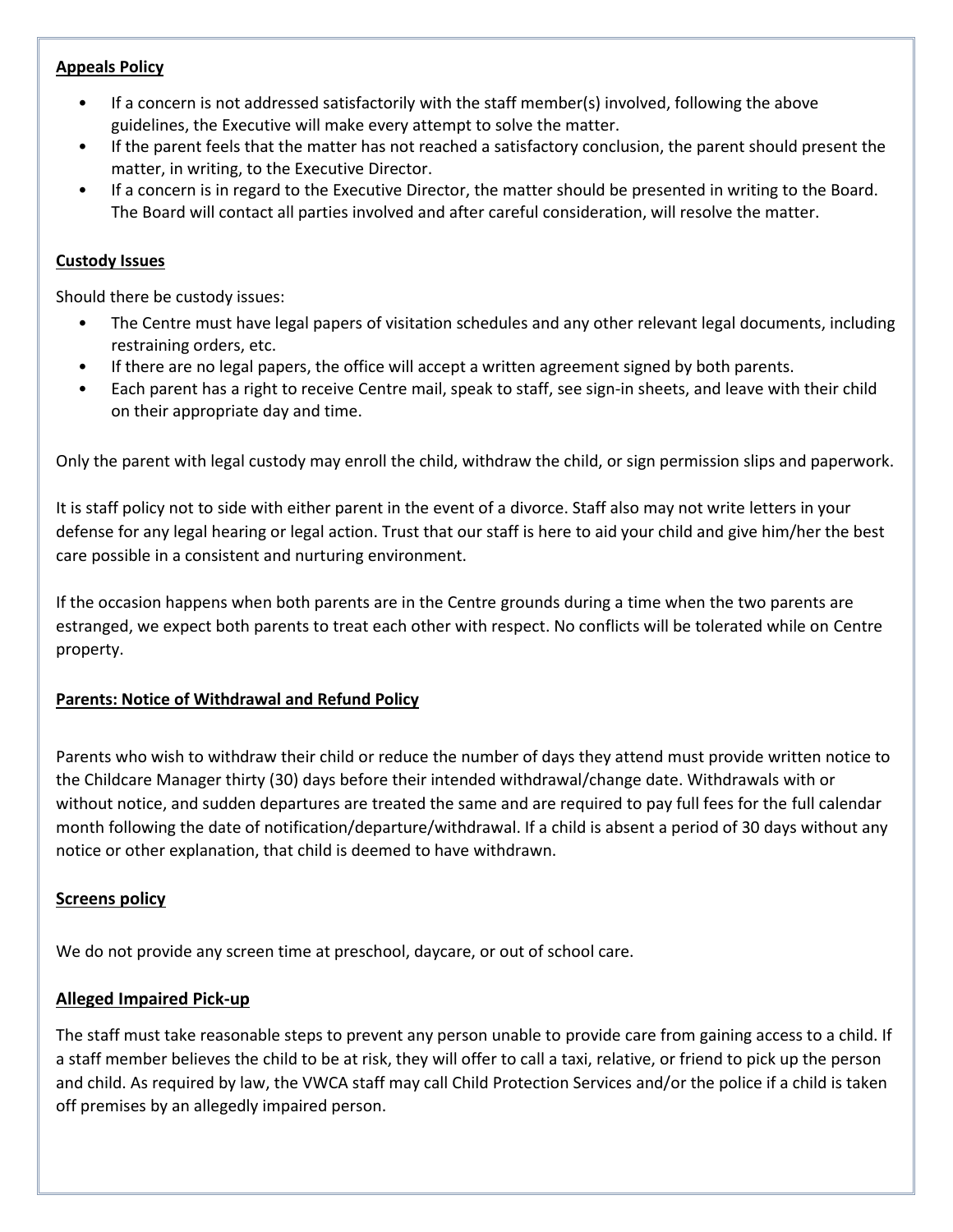# **Manager Contact information:**

**Daycare/Preschool Childcare Manager**

**Email: childcaremanager@victoriawest.ca**

**Phone number: 250-516-2770 (cell phone)**

**\*Please contact your child's program by phone if they are away for the day/sick/or if you are running late. If your child is sick you must also contact the manager by email and list their symptoms.**

**DAYCARE: 250-516-2752**

**PRESCHOOL: 250-732-1525**

**Out of School Care Manager**

**Email: [outofschoolcare@victoriawest.ca](mailto:outofschoolcare@victoriawest.ca)**

**Phone Number: 250-508-0142 (cell phone)**

**\*Please use this number to let staff know if your child will not be attending their scheduled afterschool care.**

**Out of School Care Cell (before school): 250-508-5935** 

# **Victoria West Community Centre: 250-590-8922**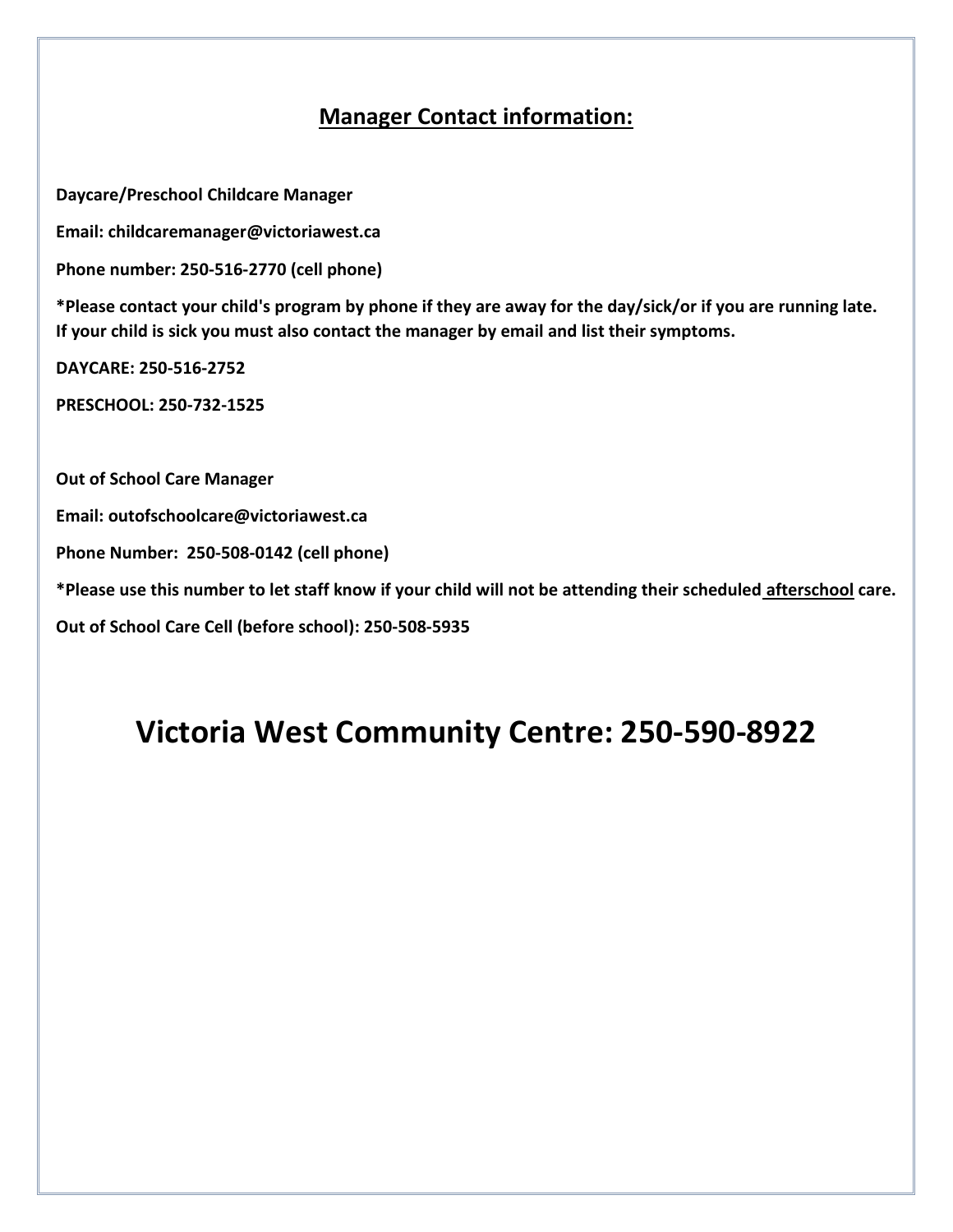# **VWCA Parent Agreement (Please Sign and Return):**

The parent/guardian must initial each box and must sign below acknowledging and taking responsibility for all expectations and polices outlined in the parent/ guardian handbook.

 $\Box$  The policies around fee payments, de-registration and penalty payments

 $\Box$  If the information provided on this form changes, I am responsible for updating it with the manager

 $\Box$  Actively communicate with program staff about your child's needs

 $\Box$  If my child is sick or unable to participate safely/appropriately I, upon request, will immediately pick-up

 $\Box$  The policies surrounding program discharges

 $\Box$  The policies surrounding COVID-19 & pre-screening procedures

 $\Box$  The policies surrounding communication in regards to absences from the program

 $\Box$  I have read and understand the Code of Conduct

By signing below, I/we confirm that I/we have read and understand all expectations and guidelines outlined in the parent/guardian handbook.

**This document must be signed by all parent(s)/guardians and returned to the Centre before the first day of care.**